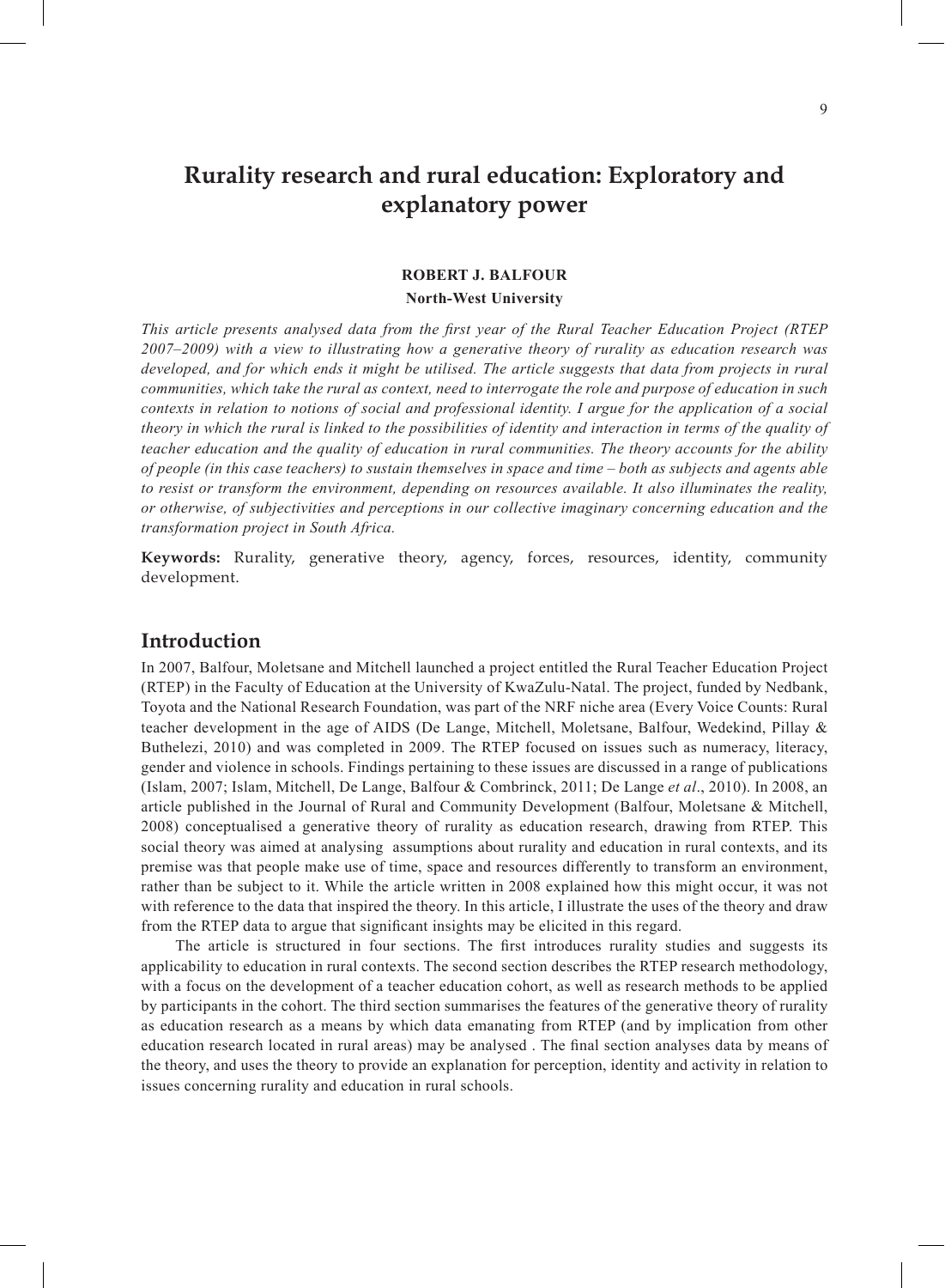#### **Rurality, development and theory**

Internationally, rurality studies are not without theoretical precedent or development. Goodwin (2006: 309) in relation to Regulation Theory and rurality studies, argues that "the political, cultural and social constitution of particular nodes or regulation" influenced rurality studies and focused on the role of the state in exploiting, developing and then conserving rural areas. Other theorists such as Murdoch (2006: 177) focused on the changing relationship between urbanisation and rural communities, arguing that "evidence of counter-urbanisation" shows that networks developed between urban and rural communities disrupted assumptions regarding conventional kinship networks and "spatial proximity". For Murdoch, the importance of such networks arises from a need to explore how "rural assets and resources are mobilised within networks" (Murdoch, 2006: 182). Cloke (2006) surveys rurality studies and suggests that "the changing relationship between space and society has rendered traditional divisions between rural and urban increasingly distinct" (Cloke, 2006: 19). Because education is a field implicit in rural livelihoods, and yet has not been explored (as seen, for example, in Cloke, Marsden & Mooney, 2006), there remains a critical need to theorise the education project within a differentiated and dynamic understanding of ruralities. African social philosophies such as Ubuntu (Seepe, 2004) focus on the self in the environment, and the self in the community from an African perspective, but the extent to which these develop an ecological awareness, or self-as-part-of-environment, is not clear. A South African survey of some rural education research (Nkambule, Balfour, Pillay & Moletsane, forthcoming) between 1995 and 2004 (74/3774 or 2.1% of the corpus of postgraduate education research for that period) demonstrates that the area is underresearched and underdeveloped in South African universities.

The Department of Education in 2007 established the Rural Education Directorate, aimed at ensuring that the challenges peculiar to rural schools, were addressed. At the outset, a distinction was made between focusing on rural education and the stated focus on "the particular challenges of rural and farm schools and [to] identify gaps in service delivery" (Ndebele, 2009: 1). The emphasis made by the Directorate on gaps and service delivery does not suggest a sufficiently comprehensive focus on rural education.

#### **The Rural Teacher Education Project: design and methods**

In order to focus on rural education through a combination of research and intervention strategies , one objective of RTEP was to develop a cohort model for partnerships between higher education institutions and rural schools that would equip student teachers, teacher mentors and managers to act as agents for development and social change in relation to issues affecting rural communities. From a methodological perspective, the intended outcome was to understand how schools (can) become resources for, and are positioned to stimulate and even lead, broader processes of community development and rural transformation. The RTEP aimed to yield a careful reorientation of teacher education within the Faculty of Education at the University of KwaZulu-Natal .... so that rural schools were recognised as primary community learning sites for pre-service teachers.

At the end of the first year, the RTEP team realised the need for a theoretical engagement with the project data and the extent to which data not only illuminated the role of education in rural communities, but could also be conceptualised to illuminate particular perceptions of teacher identity and effectiveness in rural schools. The participatory methodologies nudged the RTEP research team towards a deeper consideration of the need to disrupt and interrogate negative stereotyping concerning rural areas. Far from the passive and negative stereotypes associated with rurality, the team began to consider the very context as transformative, capable of positively influencing and affecting the motivation of teachers, community workers and learners. The analysis of the data derived shows the need for a conceptual and analytical framework for rural education.

The next three sections describe the cohort model and methodology, and a range of instruments developed to generate data. The research methods generated data which when we considered how it might be organised and read, lent itself also to the formulation of the generative theory of rurality as education research.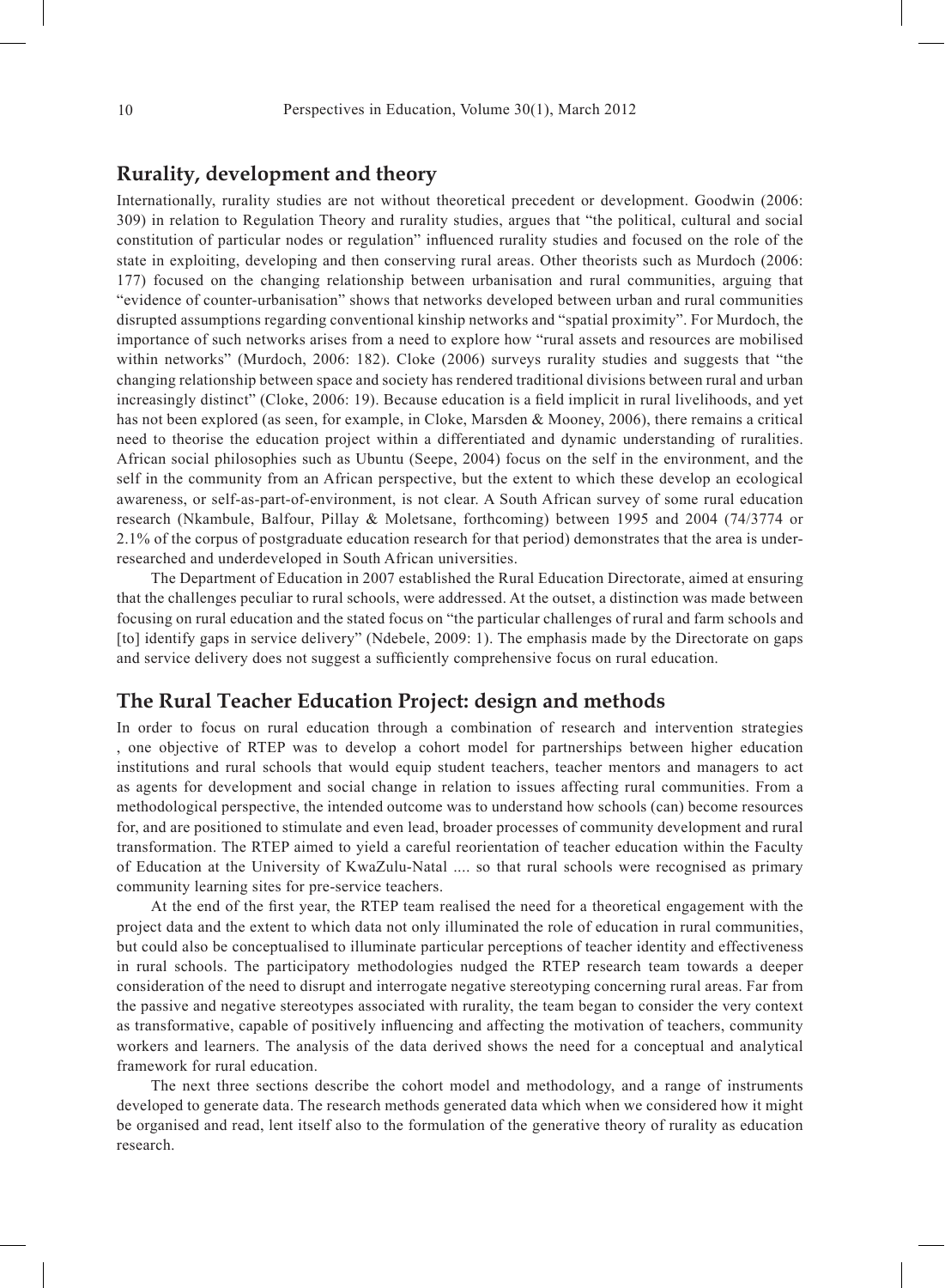The RTEP's design was influenced by Lave and Wenger's (1991) notion of the development of a community of practice. The project interpreted this work as a focus on the development of professional practice with a view to influencing teacher identity amongst South African teachers and education students in relation to rural education. Elsewhere (Wake & Staniforth, 2007; Islam, Mitchell & Balfour, 2011), the RTEP team have shown that this is an innovative addition to the professional requirements of teacher education, since, rather than assuming generic and already articulated notions of teacher identity, the cohort design articulated an understanding of the context (influenced in this case by culture, space, gender and identity) as critical.

Within the RTEP cohort, conventional notions of academics-as-experts and teachers-as-mentors, were renegotiated as student teachers became experts, academics become learners, and community workers (teachers, health care workers, parents) become co-generators of knowledge in partnership with the University. For example, a key feature of the design of RTEP was that at least half of the students who participated in Year one of RTEP moved into Years two and three of RTEP (2008, 2009) to assist the new student teacher cohort in terms of integrating, understanding and working within teacher education in rural Vulindlela (KwaZulu-Natal). The RTEP team anticipated that the 'core' group with previous experience of RTEP would become familiar with the issues, questions and challenges associated with rural education, and would engage not only with the new student teacher cohort, but also with research concerning rural education. This was achieved, and with every successive year, the experienced cohort expressed interest in further participation in the initiative, adopting the roles of both mentors to newer student teachers and as more experienced researchers (not conventionally part of an undergraduate curriculum in South African universities).

Whilst in the field, teachers and principals in the project schools also acted as mentors to the student teachers and, in so doing, assisted the project in developing a new community-based model for in-field supervision of pre-service teachers. This community-based model made use of technologies (camera, video, digital voice- recording) and arts-based approaches (photovoice, collage, drawing) not ordinarily available or used in communities on the basis that access and empowerment occur through practice and development.

#### The cohort as a purposive sample: selection and preparation processes

In the first year the project team selected a group of third- and fourth-year students in the Bachelor of Education at UKZN (South Africa) and McGill University (Canada). The initial cohort of twenty-two student teachers received a number of orientation and training workshops before setting off to Vulindlela for the annual practicum (a four week period of practical teaching for professional development purposes, which features in every year of the four-year B Ed curriculum at UKZN). The RTEP student teachers were selected with diversity of race and gender in mind, and consideration was given to their expressed commitment to the education of children located in communities characterised by poverty and isolation. The preparatory phase, lasting a week, provided student teachers with workshops on research and servicelearning in communities. If the focus was the development of a community of professional practice within rural education, then a number of arrangements had to be effected in which students were to be accommodated not only as a community, but also within close proximity to the communities and schools. In order to effect a high level of complex in-field coordination, the project required on-site leadership and thus appointed field coordinators each year of the project, who facilitated the programme with the student teachers and ensured that the group focused on the research as well as the professional dimensions of the work.<sup>1</sup>

Participation by student teachers in the project was voluntary. The RTEP was widely publicised in the Faculty of Education, and students applied formally in writing and were interviewed for selection purposes. Given that the project was heavily subsidised (students' accommodation and travel were paid for) and led by prominent academics in the Faculty, it attracted considerable interest and competition amongst applicants.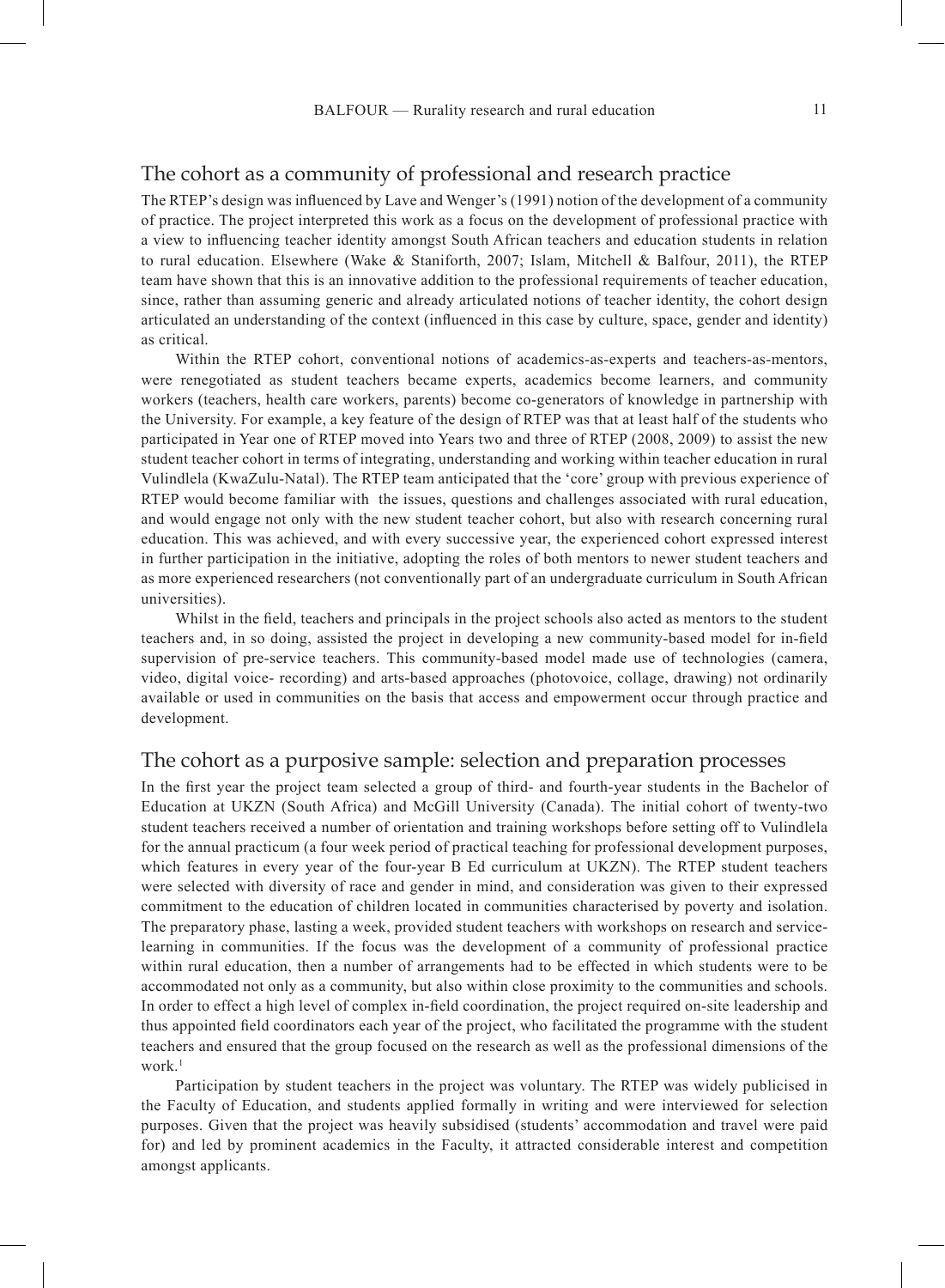Participating students were accommodated in Bulwer (KwaZulu-Natal) for a period of six weeks. During this time they observed the effects of a teachers' strike, assisted with the teaching of the school curriculum, and participated in the daily school life including administrative and extracurricular activities associated with teaching. The coordinators facilitated the activities of the students, paying particular attention to research and data-collection activities. Each day was accompanied by briefing and debriefing reflection sessions (all recorded) in which ideas concerning the students' and teachers' perspectives of rural area schooling were contrasted and interrogated to make for a rigorous process of self-reflection and triangulation of data. Over the three years in which the project was active (2007-2009), sixty student teachers participated, with a core group of fifteen student teachers drawn from the previous year into the subsequent years.

What emerged from the process of reflection described above is that education as received by students and teachers is a "placed resource" (Blommaert, 2002: 20), where "resources that are functional in one particular place … become dysfunctional as soon as they are moved into other places". Understanding how such resources can be made effective across a variety of education contexts (urban, rural and class, as argued by Balfour *et al.*, 2008) is one of the key issues affecting the quality of teaching and learning in twenty-first-century South Africa.

#### **Research methods and instruments for RTEP**

While the full evaluation report on RTEP (Islam, 2007) provides a thorough exposition of all instruments and data, I discuss data here in relation to features of the theory described in the next section. Thus, selected material is utilised to explain how we arrived at the theory illustrated in part in Balfour *et al*. (2008).

When designing the instruments that would enable student teachers within the cohort to develop critical reflexive practice in rural Vulindlela, the project considered that a specially designed needs analysis, developed by students and academics, was necessary. Figure 1 provides an indication of the range of the instruments.

Figure 1: The RTEP dataset (2007)

| Data type                        | <b>Number</b>                 |  |
|----------------------------------|-------------------------------|--|
| Needs analysis                   | 1x22 students                 |  |
| Interviews with student teachers | 5                             |  |
| Interviews with teachers         | 2                             |  |
| Interviews with parents          | $\mathfrak{D}_{\mathfrak{p}}$ |  |
| Interviews with RTEP academics   | 3                             |  |
| Focus groups with parents        |                               |  |

Focusing not only on the material facilities in which education takes place, the needs analysis contained within it questions that referred to the five data collection foci of RTEP (numeracy and literacy education, gender and violence in schools, teacher identity and practice) as shown in Figure 2.

|  | Figure 2: Selected questions from the needs analysis (2007) |  |  |
|--|-------------------------------------------------------------|--|--|
|  |                                                             |  |  |

| 2.6 Are there security guards at the entrance? Is there a security guard at school? |
|-------------------------------------------------------------------------------------|
| 2.7 Is there a fence around the school?                                             |
| 2.10 Are teachers on the field during the break?                                    |
| 2.26 Are the buildings scattered or close?                                          |
| 2.27 Is the school equipped for emergency situations?                               |
| 2.31 Are there good sanitary facilities?                                            |
| 2.32 Does the school operate on a five-day timetable or a cycle system?             |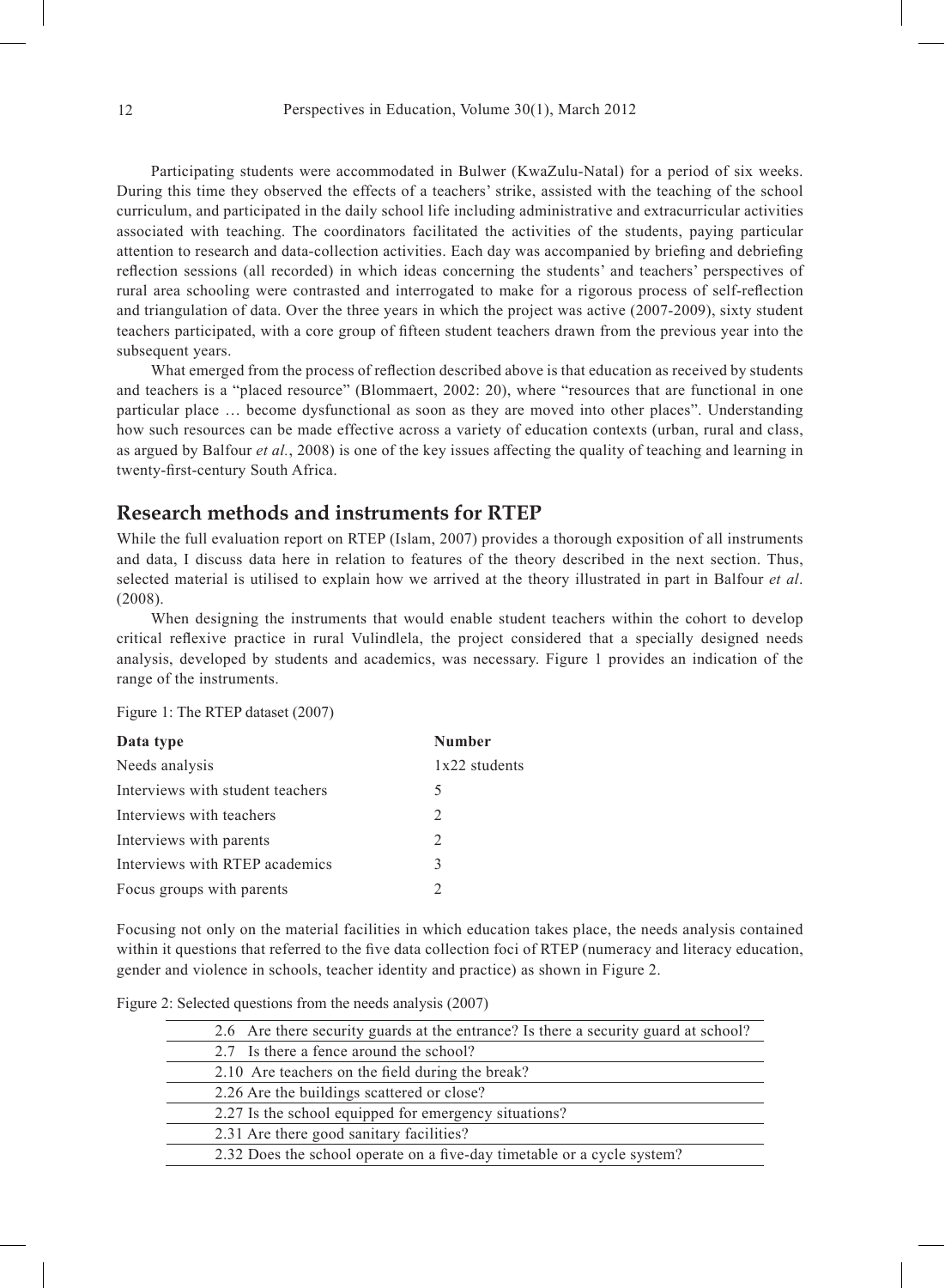| 2.33 Does the school have a computer room? |  |
|--------------------------------------------|--|
| 2.34 Does the school have a library?       |  |

Such questions were then further explored by student teachers with their mentor teachers in the project schools in the form of focus group discussions (of between five to ten people). The focus groups were thus a secondary data source and data emerging from the needs analysis was triangulated with data in the focus groups. Figure 3 provides a selection of focus group questions dealing with gender in the project schools.

Figure 3: Selected questions from the Focus Group on Gender in Rural Education (2007)

| d) Who cleans the chalkboard? Why?                                                    |  |
|---------------------------------------------------------------------------------------|--|
| f) Who sweeps the floors? Why?                                                        |  |
| g) If one of the school members disclosed his/her gay/lesbian status, what would you  |  |
| $d\sigma$ ?                                                                           |  |
| (i) Do female teachers get the same respect as male teachers from the learners in the |  |
| classroom?                                                                            |  |

Since RTEP sought also to explore the professional development of teachers in rural schools, interviews were held with individual teachers in which themes picked up elsewhere were extended further as shown in figure 4. The RTEP design took into account a range of learner opinions and perceptions, not only in relation to the process and experience of education, but also in relation to the networks developed by learners to support each other in and beyond the school.

Figure 4: Selected questions from the interview with learners (2007)

| 5.1 Is school fun/interesting? Why?        |  |
|--------------------------------------------|--|
| 5.2 Do you come to school to learn?        |  |
| 5.3 Do you come to school to make friends? |  |

In addition to more conventional research instruments, RTEP also employed tools associated with participatory research, in particular photovoice, drawing and video recording, undertaken by student teachers, teachers, and learners alike. Figure 5 refers to guidelines for generating data on the 'drawing of education'.

Figure 5: Selected guidelines from the drawing of education with the student teachers (2007)

| a) Sketch the school in which you are placed.                             |  |
|---------------------------------------------------------------------------|--|
| b) Consider in your drawing the role of education/teaching in the school. |  |
| c) Place yourself and depict your role in this picture.                   |  |

Having described the features associated with the RTEP design and methodology, the next part of the article explores in summary the features associated with theory generation so as to provide an introduction to a generative theory of rurality as education research (Balfour *et al.*, 2008), and its application to RTEP data.

## **Requirements for theorisation: Models and theories**

Kerlinger (1970) defines 'theory' as a set of interrelated constructs and propositions that present a systematic view of phenomena by specifying relations amongst variables, with the purpose of explaining and predicting the phenomena. Theory itself is a source of new knowledge, insight and discovery, and is thus regarded as an explicit platform for the development and advancement of knowledge. In this case, the generative theory of rurality draws from rurality studies, as well as the wide scholarship available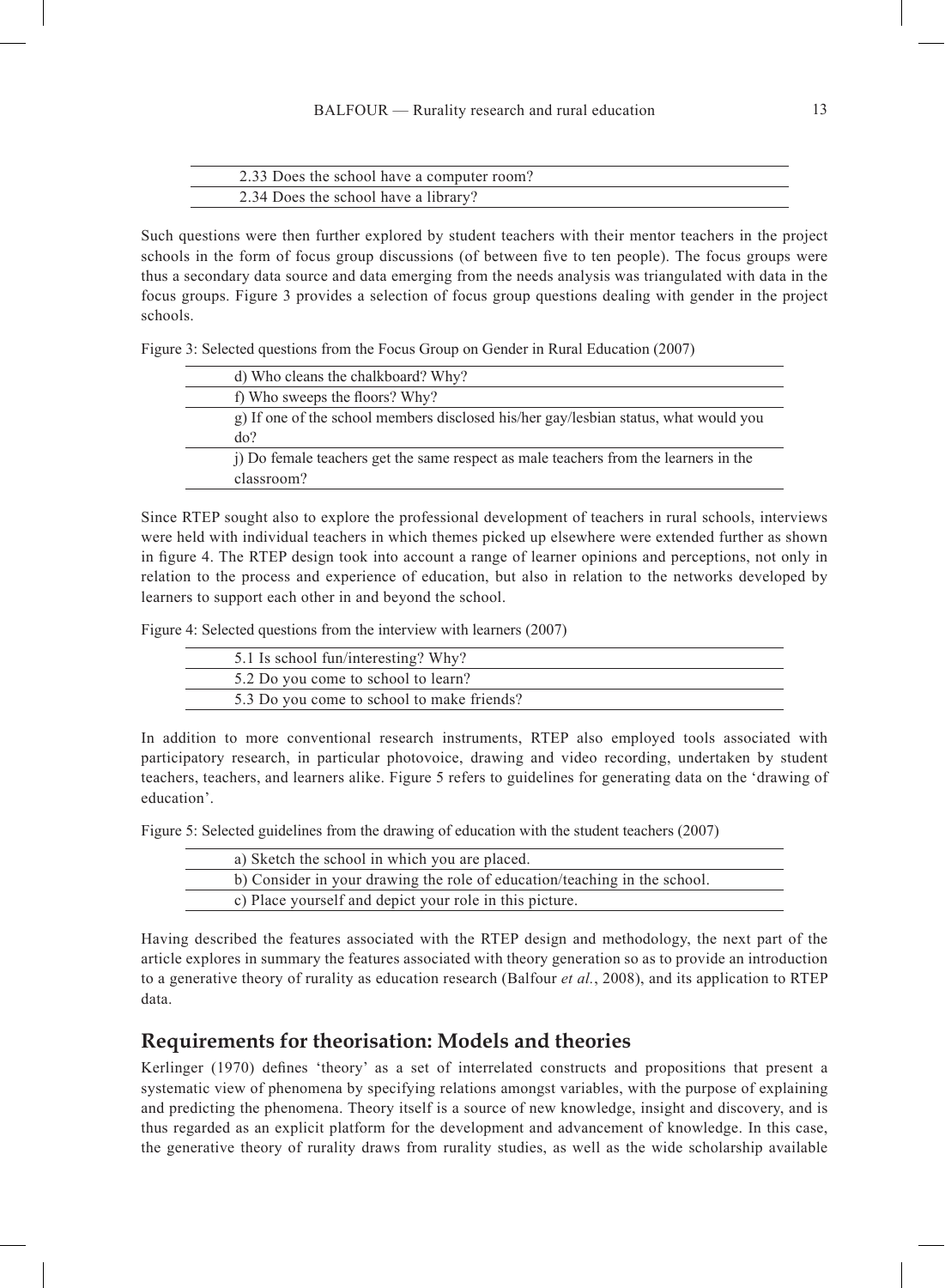(Cohen, Manion & Morrison, 2007) in which the features of theories are described and categorised. Cohen  $et al. (2007)$  argue that theories can be descriptive (making sense of phenomena), explanatory (explaining how phenomena work through observation), explorative (raising new questions about phenomena based on the organisation of observation), or ideational (providing persuasive power and narrative to observed phenomena in relation to the larger polity). Cohen et al.  $(2007)$  state that theory must generate replicable, predictive outcomes, providing the grounds explicitly for its verification or falsification.

A generative theory of rurality as education research (Balfour et al., 2008) considers three variables. The first variable is termed Forces and involves the movement of labour and production from the rural to the urban and back again as constituted by space, movement and time. The second variable is described as Agencies, which are identified as a series of behaviours and dispositions: "compliance and disruption, activism and entropy, and involves an exercise of will towards both ends" (Balfour et al., 2008: 101). Agencies become the means by which individuals attempt to regulate relations between space, movement and time. The third variable is Resources: either purchased or generated, but whose efficacy in a context "is largely dependent on the influence of agencies and forces" (Balfour et al., 2008: 102). Figure 6 describes the interconnectedness of the variables.

Figure 6: Variables associated with a generative theory of rurality as education research (Balfour et al., 2008)



In considering the differences between theories and models, Balfour et al. (2008) considered that, firstly, not all theories presuppose input in order for the generation of output, whereas models do presuppose a focus on input. Secondly, theories explain variables as well as describe phenomena, whereas many models aim to describe phenomena. Thirdly, within conventional models such as those associated with language acquisition studies (Ellis, 1994), data emanating from a model confirms the explanatory veracity of the model, whereas data observed by theory may not illuminate the assumptions of a theory, but must illuminate its veracity. Finally, a model often depends on the causality of relationships between observed phenomena or data. Balfour et al. (2008) argue that the purpose of such a generative theory of rurality as education research would be to address rural education research by ascribing a primary focus to rurality, which is the lived experience of entire communities in South Africa.

## The return to theory as conceptual framework and analytical tool for rurality and rural education research

This section illustrates the manner in which the variables identified above for the generative theory of rurality as education research were used, demonstrating simultaneously the reason that they are referred to as variables (and thus dynamic and affective) rather than categories (static and unrelated). Language teachers participating in the 2007/2008 RTEP focus groups form the focus of this data (although teachers from a range of subjects were similarly involved in other focus groups) in all three schools. In response to the question, 'Do you have a library, if so describe, if not, why not?', teachers participating reported that: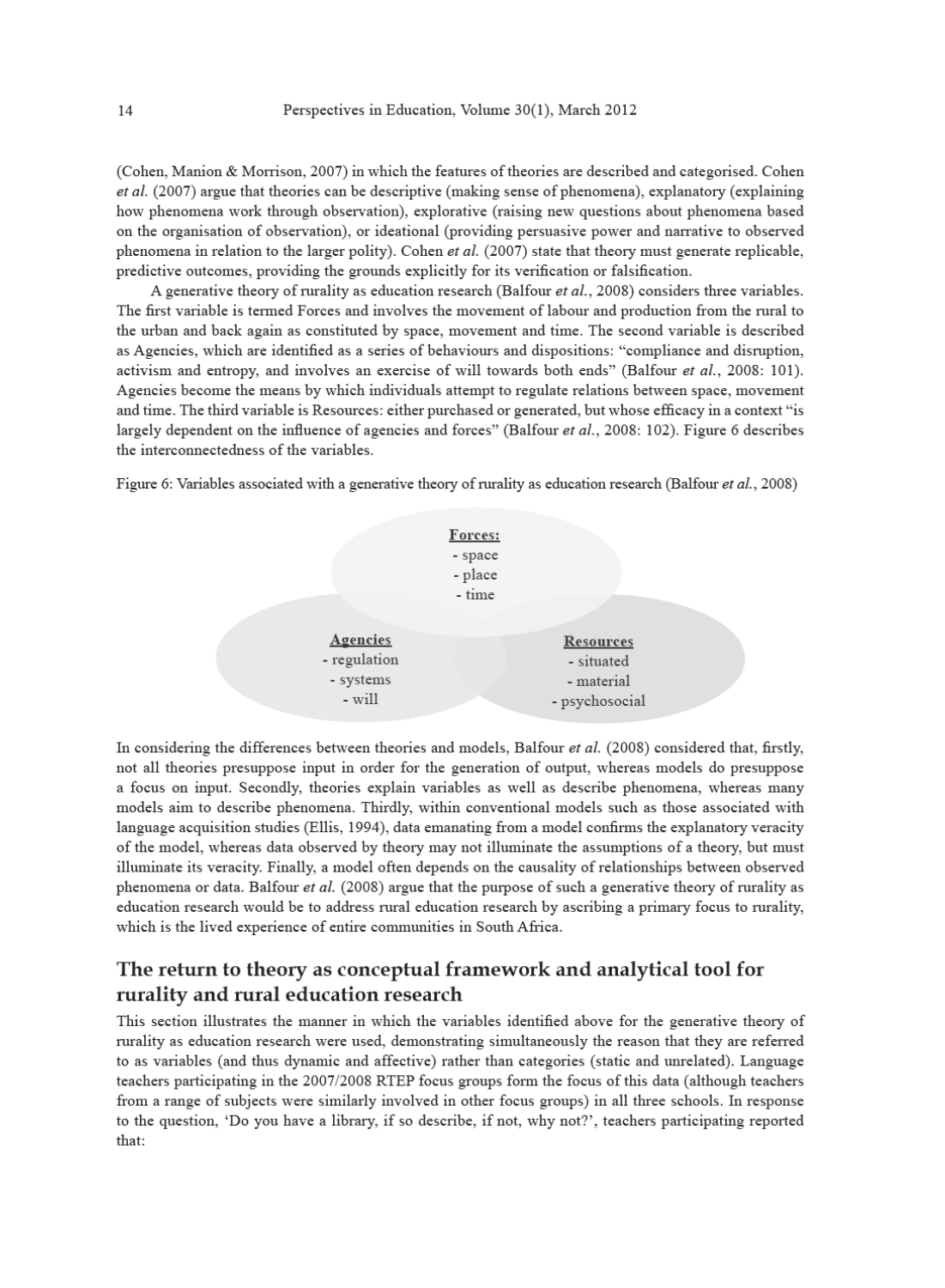*There is a building but the library does not work, the books were stolen, and some of the teachers are working to get more books. But they don't have enough time for the learners to go to the library. They used to have one class a week that learners spent in the library (Focus Group on Literacy: July 2007).*

And, in response to the question, 'What initiative is being taken to gain literary resources for the school?', teachers responded that:

*The teachers are working to bring in books, sometimes the department helps by donating a few books. Sometimes the publishers donate books, but schools need to speak up to get these books and it isn't speaking up (Focus Group on Literacy: July 2007).*

These are two examples of questions posed and the resulting discussion which took place. Forces in the above context include the time available to access a resource. Agency(ies) may be considered the teachers acting to supplement libraries, and schools not taking action to secure books through other agencies such as the Department of Education or non-governmental organisations. Resources may be identified as books and facilities (library being accessible to learners). The analysis is straight forward, but consider that any data (interview, needs analysis, focus group, video, drawings made by learners and student teachers) may be thus mapped and utilised within such a conceptual analytical framework (or what we have termed a generative theory of rurality as education research).

Further examples for analysis are provided in relation to data arising from the arts-based approach of depicting teachers' roles and place in the rural community. Drawings made by participants have been grouped in terms of what aspects are typically foregrounded and then such images are further analysed in terms of the three variables described earlier. The following narrative emerges with respect to the data generated in the first year of the project. Of a total image bank of thirty-six pictures for 2007, the two drawings presented below describe the role of education as a force for change, care, community, upliftment and a means of control simultaneously, an arid learning space, fenced and marshalled. Both drawings portray the stresses affecting resources such as time, materials, qualifications and agencies (in terms of agency as 'will to action' and agency as an enabling 'structure for action' – as described in the previous section).

In one drawing (Figure 6), the focus is on the role of agency (the teacher, the education structure, and the possibilities of hope and of change). In another (Figure 7), the delimitation of these possibilities in terms of control, confinement and regulation (the fencing is particularly evident) is described – these aspects similarly involve the deployment of resources in a particular context, and a will to action (even if negatively constructed in terms of keeping people inside, or outside, the school).



Figure 7: Education as change Figure 8: School as space and frame

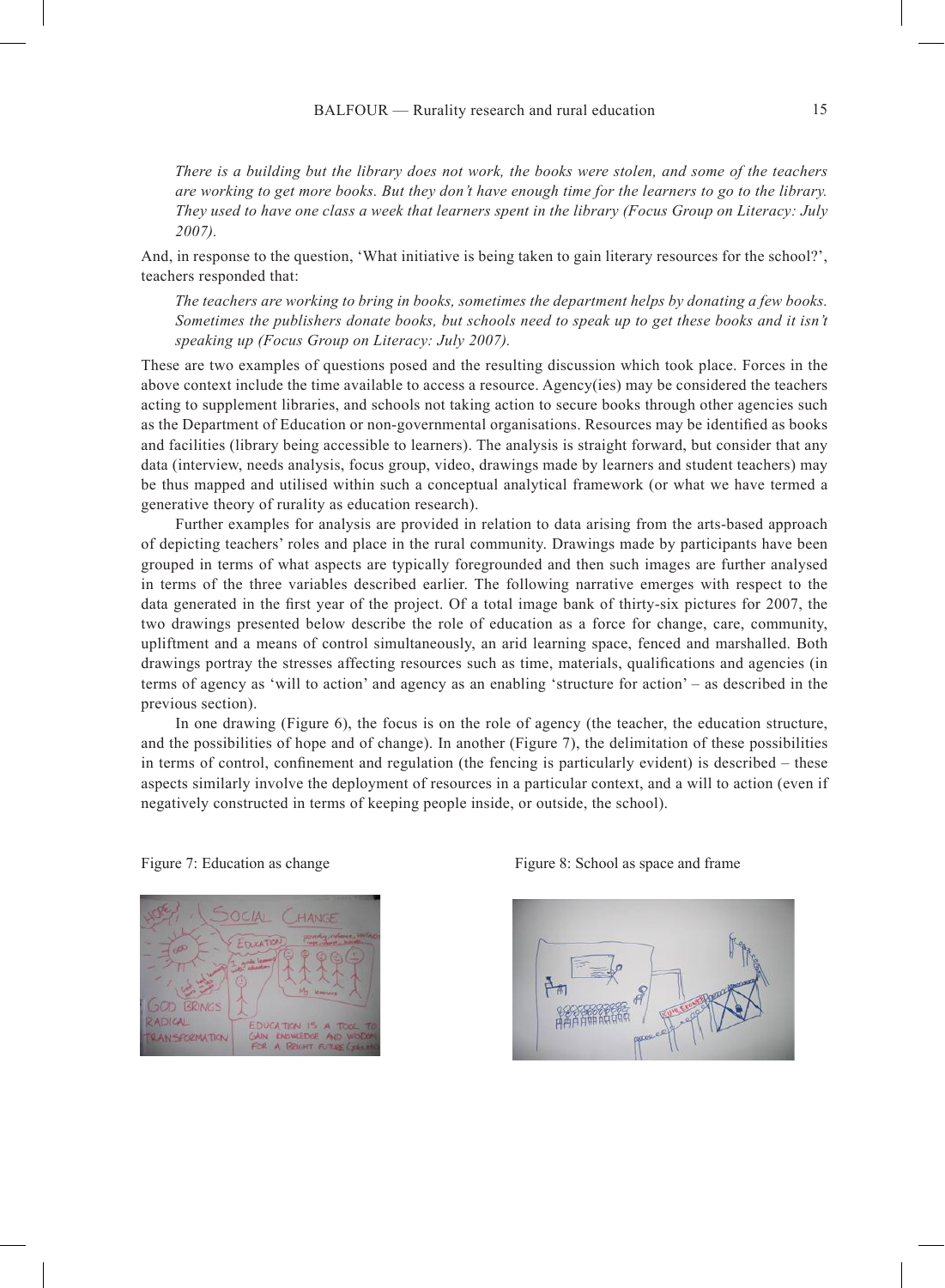Within the analysis of resources and agencies, two additional drawings are considered here, since they exemplify a complexity not always captured when considering written data: the conflicting potential of resources and the role that perception plays in determining whether these are possibilities or limitations. For example, in the drawing (Figure 9) titled 'animals in the classroom', dozens of children crowd around desks, learning as is surely symbolised by the comet, the airplane and the sun, occurs outside the classroom walls, whilst a hapless teacher is distracted by animals which stray in and out of the room. This was triangulated (see Islam, 2007: 12) with data arising from photos, student teacher journals and interviews. What is on the desks, in terms of learning, remains a question evidently devoid of meaning.



Figure 9: Animals in my classroom Figure 10: Inside and outside the community



Finally, and in recognition of the role teachers and community might play, the drawing (Figure 10) titled, "Inside and outside the community", depicts reality of rural education against what is considered to be ideal. Within what appears to be a water-drop shape is a teacher holding children and surrounded by people. On the outside of this 'containment' are sad faces, without bodies and legs. The arrows suggest a need for communities to work together with schools to support learners. If one picture is located within frames of time and space, then another works on a more symbolic level, and outside time, addressing aspects of the visionary role rurally placed education might best serve. Budge (2005: 3) confirms the notion of a context in which the "peculiarities of the local … must be understood". Seldom is rurality conceptualised as "dynamic, or as a set of preferences that have value that is independent of urban influences" (Odora-Hoppers, 2004: 111).

# **Conclusions: Signs by which to read**

Conventionally, the exposition of research begins with the theoretical and methodological frames that provide conceptual tools for the selection, organisation and analysis of data. This article began with a description of the features of RTEP, which I have argued, through reference to the design of the cohort model and selected research instruments, allowed for the emergence of a series of insights regarding rurality, education and education research in rural contexts. These insights in the article led to two points presented in the argument: firstly, that a generative theory of rurality as education research, consisting of three mutually affecting and dynamic variables, can be used successfully to account for the extent to which the context in (rural) education can be effective, transformative or dysfunctional depending on how teachers regulate the relationship between space, place and time; and, secondly, that data emerging from RTEP, and indeed other rural education research projects, might be read in terms of the provisions made in such a theory.

A generative theory of rurality as education research had not existed when RTEP began, but it emerged through data collected over a period of three years. In some ways, this article has been about reading data back to a theory of rurality, as much as demonstrating the way in which a 'reading out of the data' might also occur. What emerges through this analysis is that rurality offers a multilayering of positioning and self-awareness, filled with possibilities, despite the legacy of stereotypes which is generally experienced as damaging and disempowering in rural communities.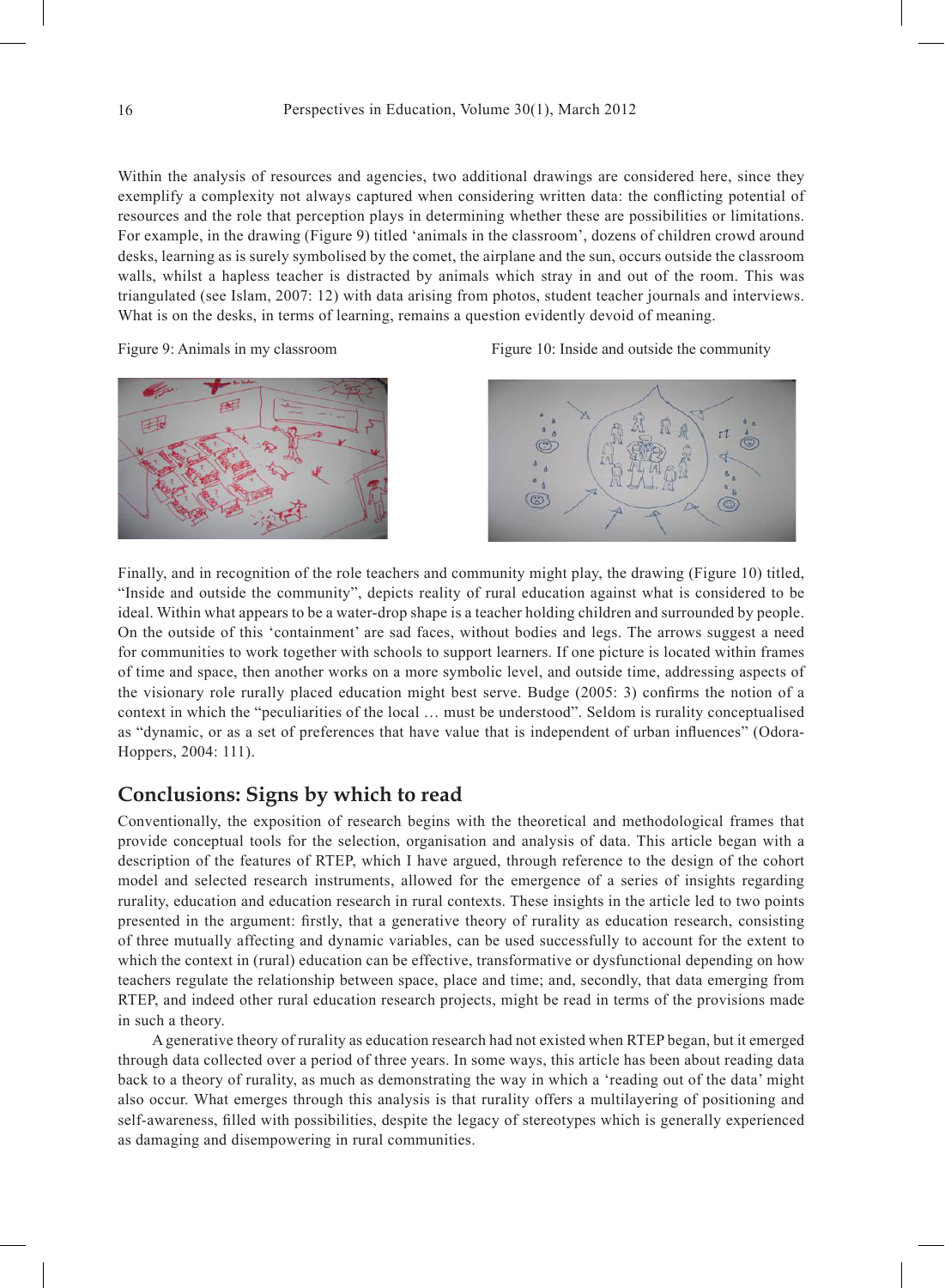### **Acknowledgement**

This article is based on work supported by the National Research Foundation (NRF). The author gratefully acknowledges the funding and support of the NRF. Opinions, findings and conclusions herein are those of the author.

## **Endnote**

1. The field coordinators were sponsored Canadian student researchers from McGill: Caitlin Wake, Kaya Jorgensen and Patricia Staniforth.

## **References**

- Balfour RJ, Mitchell C & Moletsane R 2008. Troubling contexts: Toward a generative theory of rurality as education research. *Journal of Rural and Community Development*, **3(3)**, 95–107.
- Balfour RJ, Mitchell C & Moletsane R 2011. Understanding rurality in the troubling context: Prospects and challenges. In Islam F, Mitchell C, De Lange N, Balfour RJ & Combrinck M, (eds), *Partnerships for hope: A school–university collaboration for educational change in rural South Africa*. New York: Edwin Mellen.
- Blommaert J 2002, April. Writing in the margins: Notes on a sociolinguistics of globalisation. Lecture given during a workshop of the Leverhulme Trust project on Language and Global Communication, Cardiff University, Cardiff, Wales. Retrieved from http://bank.ugent.be/lpi/LPI13.doc.
- Budge KM 2005. Place as problem or possibility: The influence of rurality and a sense of place on leaders in one rural school district. DEd thesis. Seattle: University of Washington.
- Cloke P 2006. Conceptualising rurality. In Cloke P, Marsden T & Mooney P (eds), *Handbook of rural studies*. London: Sage.
- Cloke P, Marsden T & Mooney P (eds) 2006. *Handbook of rural studies*. London: Sage.
- Cohen L, Manion L & Morrison K 2007. *Research methods in education*. 6<sup>th</sup> ed. New York: Routledge.
- De Lange N, Mitchell C, Moletsane R, Balfour RJ, Wedekind V, Pillay G & Buthelezi, T 2010. Every voice counts: towards a new agenda for schools in rural communities in the age of AIDS. *Education as Change*, **14(S1)**, S45–S55.
- Ellis R 1994. *The study of second language acquisition*. Oxford: Oxford University Press.
- Goodwin M 2006. Regulating rurality? Rural studies and the regulation approach. In Cloke P, Marsden T & Mooney P (eds), *Handbook of rural studies*. London: Sage, 304–316.
- Islam F 2007. Dispelling illusions: A participatory evaluation of Rural Teacher Education Project in 3 schools in Vulindlela district in the province of KwaZulu-Natal, South Africa. Unpublished project report. Durban: University of KwaZulu-Natal.
- Islam F, Mitchell C, De Lange N, Balfour RJ & Combrinck M (eds) 2011. *Partnerships for Hope: A school–university collaboration for educational change in rural South Africa*. New York: Edwin Mellen.
- Islam F, Mitchell C & Balfour RJ 2011. Transforming teacher education: An RTEP experience. In Islam F, Mitchell C, De Lange N, Balfour RJ, Combrinck M, (eds), *Partnerships for Hope: A school– university collaboration for educational change in rural South Africa*. New York: Edwin Mellen.
- Kerlinger FN 1970. *Foundation of behavioural research*. New York: Holt, Rinehart & Winston.
- Lave J & Wenger E 1991. *Situated learning: Legitimate peripheral participation*. Cambridge: Cambridge University Press.
- Murdoch J 2006. Networking rurality: Emergent complexity in the countryside. In Cloke P, Marsden T & Mooney P (eds), *Handbook of rural studies*. London: Sage, 171–184.
- Ndebele G 2009. Statement by the DDG. *Rural Education Newsletter*, 1, 1, May. Retrieved from http:// www.education.gov.za/LinkClick.aspx?fileticket=vDl3pSl%2BZ7k%3D&tabid=134&mid=430 on 12 July 2011.